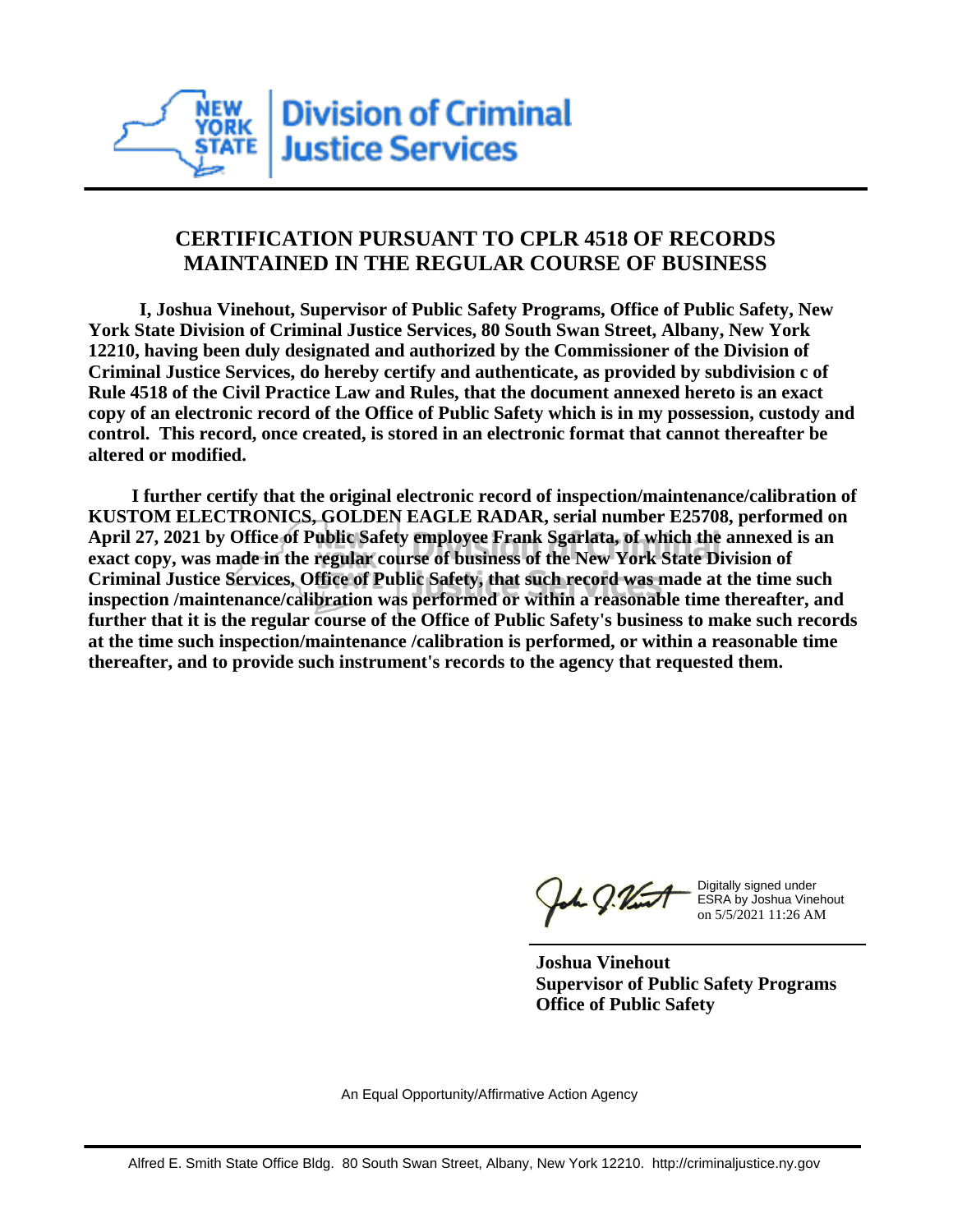## **RADAR RECORD OF INSPECTION / MAINTENANCE / CALIBRATION**

## **Name of Submitting Agency: Wayne County Sheriff`s Office Manufacturer: KUSTOM ELECTRONICS Model: GOLDEN EAGLE Date: April 27, 2021 Serial Number: E25708**

 **I hereby certify that KUSTOM ELECTRONICS RADAR, model GOLDEN EAGLE, serial number E25708/ / KM28639 / / N/A, has been calibrated using standards whose accuracies are established by the National Bureau of Standards, or have been derived by the ratio type of self calibration techniques. Calibration has been effected by controlled tests performed on the date indicated above.**

| <b>Test No</b> | <b>Internal Standard</b>                   | <b>Test Result</b> |
|----------------|--------------------------------------------|--------------------|
|                | 32 MPH                                     | 32 MPH             |
| <b>Test No</b> | <b>Certification Standard (Stationary)</b> | <b>Test Result</b> |
|                | 55 MPH                                     | 55 MPH             |
|                | 30 MPH<br>YORK                             | <b>30 MPH</b>      |
| <b>Test No</b> | <b>Certification Standard (Moving)</b>     | <b>Test Result</b> |
|                | <b>55 MPH</b>                              | <b>25 MPH</b>      |
|                | <b>30 MPH</b>                              |                    |

**Turning Fork Certification / Date of Certification: April 27, 2021**

| <b>Serial Number</b> | <b>Frequency</b> | <b>Test Result</b> |
|----------------------|------------------|--------------------|
|                      | 5890             | 55 MPH             |

**The above stated tuning fork has been tested and found to oscillate at 5890 Hertz. It will cause a calibration signal of 55 MPH when used with a Doppler traffic radar operating at 35,500 Mhz.**

| <b>Serial Number</b> | Frequency | <b>Test Result</b> |
|----------------------|-----------|--------------------|
| -44432               | 3200 HZ   | 30 MPH             |

**The above stated tuning fork has been tested and found to oscillate at 3200 Hertz. It will cause a calibration signal of 30 MPH when used with a Doppler traffic radar operating at 35,500 Mhz.**

 **I further certify that the entries made in these records were made at the time that the inspection /maintenance/calibration of the above identified RADAR was performed, or within a reasonable time thereafter.**

 *page 1 of 2* 

Digitally signed under ESRA by Frank Sgarlata on 4/27/2021 1:00 PM

**\_\_\_\_\_\_\_\_\_\_\_\_\_\_\_\_\_\_\_\_\_\_\_\_\_\_\_\_\_\_\_\_\_\_\_\_\_**

**Frank Sgarlata Highway Safety Equipment Technician Office of Public Safety**